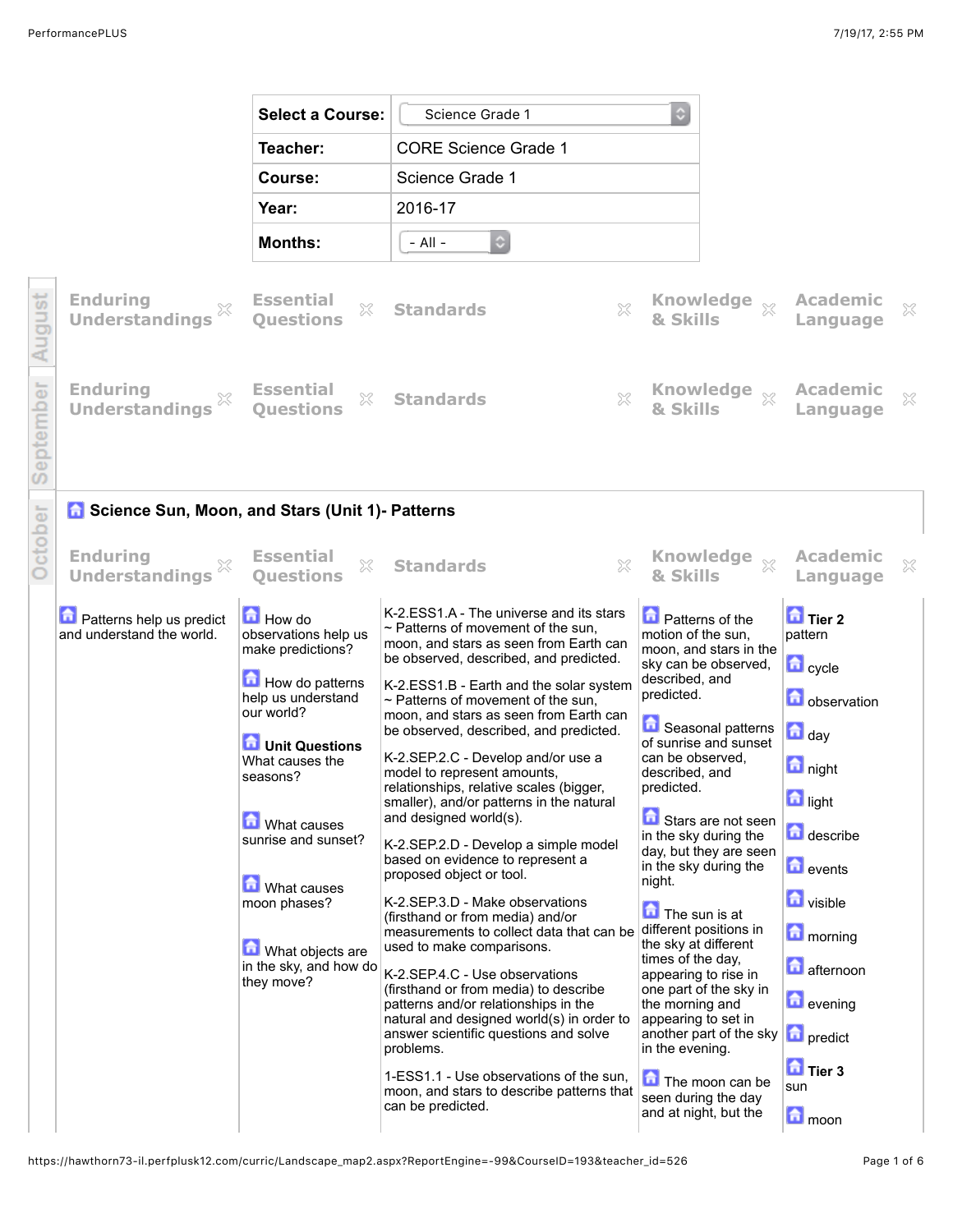|          | Sound and light can be<br>used to communcate<br>messgaes.                                              | What is sound?<br>What is light?<br>What is vibration?<br>How do we use<br>light and sound to | K-2.SEP.3.B - Plan and conduct an<br>investigation collaboratively to produce<br>data to serve as the basis for evidence to<br>answer a question.<br>K-2.SEP.4.E - Analyze data from tests of<br>an object or tool to determine if it works<br>as intended.                                                                                                                                                                                                      | Sound can make<br>matter vibrate, and<br>vibrating matter can<br>make sound.<br>Objects can be<br>seen if light is<br>available to illuminate                                      | $\Box$ -communicate /<br>comunicar<br>device / aparato<br>vibrate/vibración<br>奇 |
|----------|--------------------------------------------------------------------------------------------------------|-----------------------------------------------------------------------------------------------|------------------------------------------------------------------------------------------------------------------------------------------------------------------------------------------------------------------------------------------------------------------------------------------------------------------------------------------------------------------------------------------------------------------------------------------------------------------|------------------------------------------------------------------------------------------------------------------------------------------------------------------------------------|----------------------------------------------------------------------------------|
| January  | <b>G</b> Grade 1 Cause and Effect (Light and Sound Unit 2)<br><b>Enduring</b><br><b>Understandings</b> | <b>Essential</b><br>X<br><b>Ouestions</b>                                                     | <b>Standards</b><br>×                                                                                                                                                                                                                                                                                                                                                                                                                                            | <b>Knowledge</b><br>$\chi$<br>& Skills                                                                                                                                             | <b>Academic</b><br>×<br>Language                                                 |
| December | <b>Enduring</b><br><b>Understandings</b>                                                               | <b>Essential</b><br>$\mathbb{X}$<br><b>Ouestions</b>                                          | X<br><b>Standards</b>                                                                                                                                                                                                                                                                                                                                                                                                                                            | Knowledge xx<br>& Skills                                                                                                                                                           | <b>Academic</b><br>X<br>Language                                                 |
| November | <b>Enduring</b><br>×<br><b>Understandings</b>                                                          | <b>Essential</b><br>X<br><b>Ouestions</b>                                                     | X<br><b>Standards</b>                                                                                                                                                                                                                                                                                                                                                                                                                                            | Knowledge xx<br>& Skills                                                                                                                                                           | <b>Academic</b><br>X<br>Language                                                 |
|          |                                                                                                        |                                                                                               | generate observable patterns.<br>K-2.NOS.2.A - Scientists look for patterns<br>and order when making observations<br>about the world.<br>K-2.NOS.4.B - Scientists search for<br>cause and effect relationships to explain<br>natural events.<br>K-2.NOS.5.A - Science knowledge helps<br>us know about the world.<br>K-2.NOS.6.A - Science assumes natural<br>events happen today as they happened<br>in the past.<br>K-2.NOS.6.B - Many events are<br>repeated. | set in another part of<br>the sky.                                                                                                                                                 | <b>n</b> sunrise<br><b>D</b> sunset<br>daylight<br>solar system                  |
|          |                                                                                                        |                                                                                               | 1-ESS1.2 - Make observations at<br>different times of year to relate the<br>amount of daylight to the time of year.<br>K-2.CCC.1.A - Patterns in the natural and different positions in<br>human designed world can be observed,<br>used to describe phenomena, and used<br>as evidence.<br>K-2.CCC.2.A - Events have causes that                                                                                                                                | sun can only be seen<br>during the day.<br>The moon is at<br>the sky at different<br>times of the day or<br>night, appearing to<br>rise in one part of the<br>sky and appearing to | <b>D</b> world<br><b>n</b> earth<br><b>n</b> stars<br><b>D</b> seasonal          |

light and sound to create messages? K-2.SEP.6.B - Use tools and/or materials to design and/or build a device that solves a specific problem or a solution to a specific problem. K-2.SEP.3.E - Make observations (firsthand or from media) and/or measurements of a proposed object or tool or solution to determine if it solves a them or if they give off their own light. **Come materials** allow light to pass through them, others allow only some light through and others block all the light and illuminate/iluminar **b**-wave/ ola  $\blacksquare$ -light/ luz sound/ sonido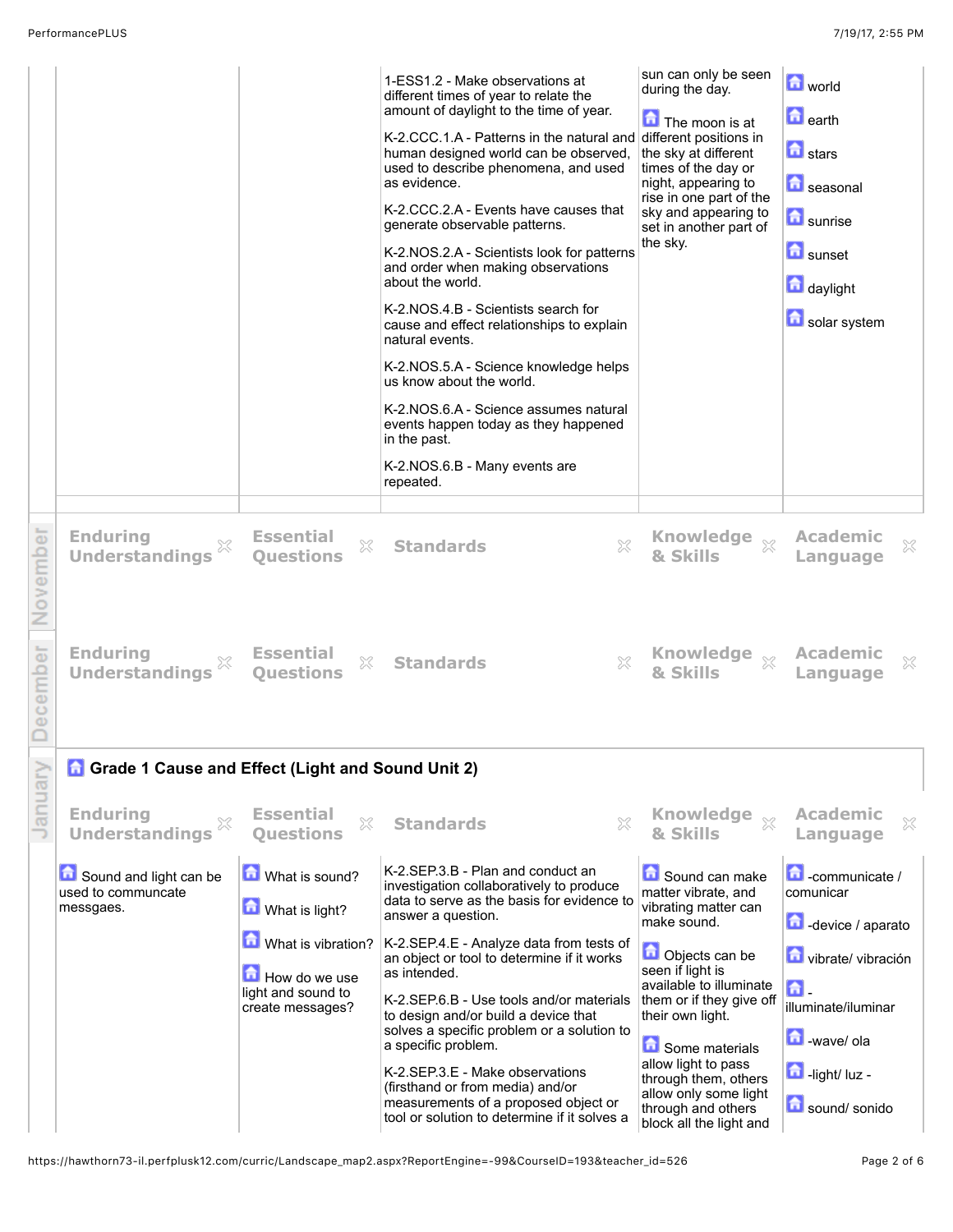|  | problem or meets a goal.                                                                                                                                                                                                                               | create a dark shadow<br>on any surface              | shadow/sombra             |
|--|--------------------------------------------------------------------------------------------------------------------------------------------------------------------------------------------------------------------------------------------------------|-----------------------------------------------------|---------------------------|
|  | K-2.SEP.3.F - Make predictions based on<br>prior experiences.                                                                                                                                                                                          | beyond them, where<br>the light cannot reach.       | <b>h</b> -beam/rayo       |
|  | K-2.SEP.4.A - Record information<br>(observations, thoughts, and ideas).                                                                                                                                                                               | Mirrors can be<br>used to redirect a light          | <b>n</b> artificial light |
|  | K-2.SEP.4.B - Use and share pictures,<br>drawings, and/or writings of                                                                                                                                                                                  | beam.                                               | natural light             |
|  | observations.                                                                                                                                                                                                                                          | <b>D</b> People also use a<br>variety of devices to | <b>n</b> pitch            |
|  | K-2.SEP.4.D - Compare predictions<br>(based on prior experiences) to what<br>occurred (observable events).                                                                                                                                             | communicate (send<br>and receive                    | volume                    |
|  | K-2.SEP.1.B - Ask and/or identify                                                                                                                                                                                                                      | information) over long<br>distances.                | <b>d</b> strike           |
|  | questions that can be answered by an<br>investigation.                                                                                                                                                                                                 | Shadows are<br>made when light is                   | <b>n</b> blow             |
|  | K-2.SEP.1.C - Define a simple problem<br>that can be solved through the                                                                                                                                                                                | blocked by an object.                               | pluck/strum               |
|  | development of a new or improved object<br>or tool.                                                                                                                                                                                                    |                                                     | <b>d</b> stroke           |
|  | K-2.SEP.1.A - Ask questions based on<br>observations to find more information<br>about the natural and/or designed<br>world(s).                                                                                                                        |                                                     |                           |
|  | 1-PS4.1 - Plan and conduct<br>investigations to provide evidence that<br>vibrating materials can make sound and<br>that sound can make materials vibrate.                                                                                              |                                                     |                           |
|  | 1-PS4.2 - Make observations to construct<br>an evidence-based account that objects<br>can be seen only when illuminated.                                                                                                                               |                                                     |                           |
|  | 1-PS4.3 - Plan and conduct an<br>investigation to determine the effect of<br>placing objects made with different<br>materials in the path of a beam of light.                                                                                          |                                                     |                           |
|  | 1-PS4.4 - Use tools and materials to<br>design and build a device that uses light<br>or sound to solve the problem of<br>communicating over a distance.*                                                                                               |                                                     |                           |
|  | K-2.SEP.6.A - Make observations<br>(firsthand or from media) to construct an<br>evidence-based account for natural<br>phenomena.                                                                                                                       |                                                     |                           |
|  | K-2.CCC.2.B - Simple tests can be<br>designed to gather evidence to support<br>or refute student ideas about causes.                                                                                                                                   |                                                     |                           |
|  | K-2.SEP.8.D - Communicate information<br>or design ideas and/or solutions with<br>others in oral and/or written forms using<br>models, drawings, writing, or numbers<br>that provide detail about scientific ideas,<br>practices, and/or design ideas. |                                                     |                           |
|  | K-2.NOS.1.A - Science investigations<br>begin with a question.                                                                                                                                                                                         |                                                     |                           |
|  | K-2.NOS.1.B - Scientist use different<br>ways to study the world.                                                                                                                                                                                      |                                                     |                           |
|  | K-2.NOS.7.A - People have practiced<br>science for a long time.                                                                                                                                                                                        |                                                     |                           |
|  |                                                                                                                                                                                                                                                        |                                                     |                           |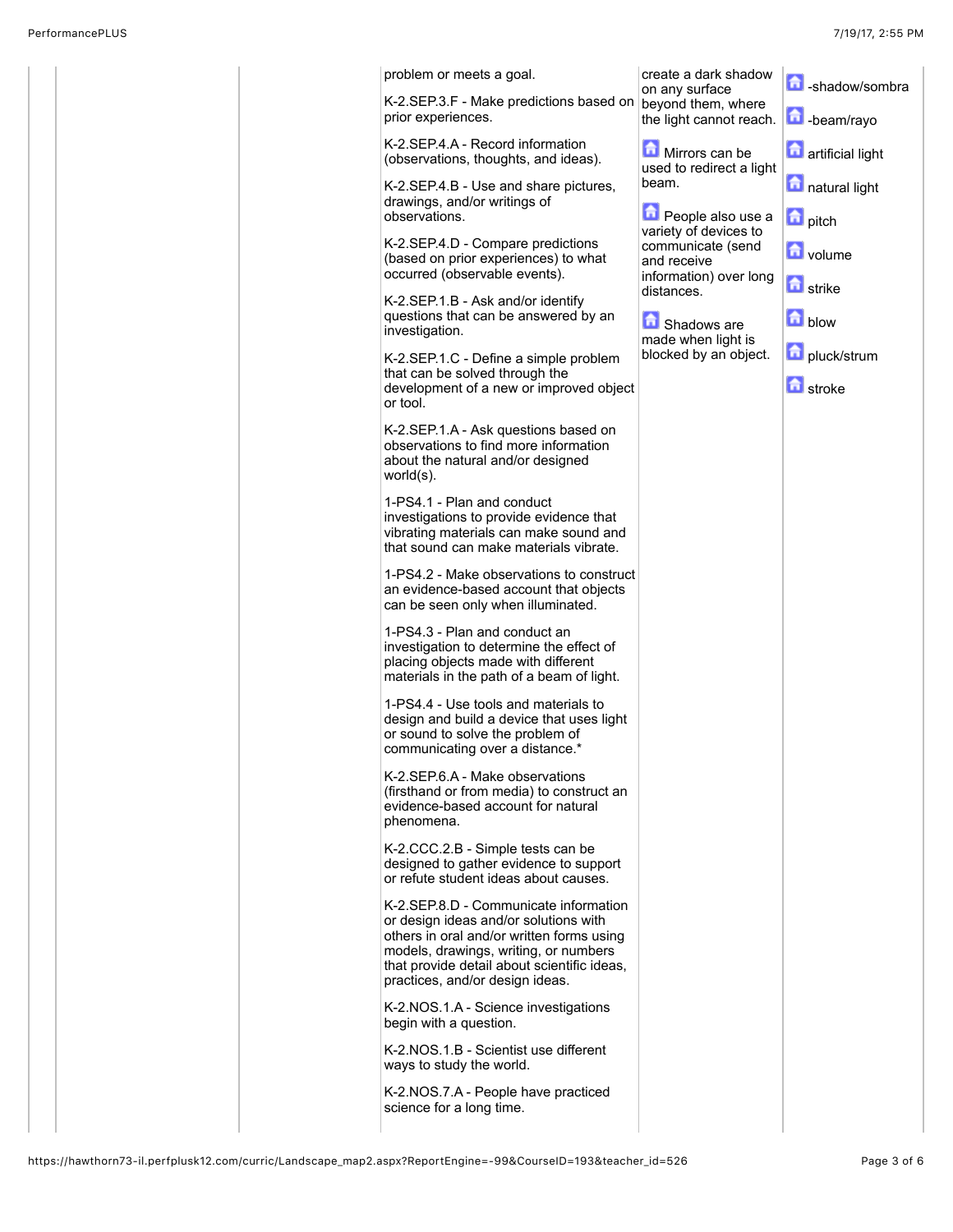|         |                                                                                     |                                                   | K-2.NOS.7.B - Men and women of<br>diverse backgrounds are scientists and                                                                                                                                                                |                                                                          |                                             |  |  |  |  |
|---------|-------------------------------------------------------------------------------------|---------------------------------------------------|-----------------------------------------------------------------------------------------------------------------------------------------------------------------------------------------------------------------------------------------|--------------------------------------------------------------------------|---------------------------------------------|--|--|--|--|
|         |                                                                                     |                                                   | engineers.<br>K-2.PS4.A - Wave properties $\sim$ Sound                                                                                                                                                                                  |                                                                          |                                             |  |  |  |  |
|         |                                                                                     |                                                   | can make matter vibrate, and vibrating<br>matter can make sound.                                                                                                                                                                        |                                                                          |                                             |  |  |  |  |
|         |                                                                                     |                                                   | K-2.PS4.B - Electromagnetic radiation $\sim$<br>Objects can be seen only when light is<br>available to illuminate them.                                                                                                                 |                                                                          |                                             |  |  |  |  |
|         |                                                                                     |                                                   | K-2.PS4.C - Information technologies<br>and instrumentation $\sim$ People use<br>devices to send and receive information.                                                                                                               |                                                                          |                                             |  |  |  |  |
|         |                                                                                     |                                                   | K-2-ETS1.1 - Ask questions, make<br>observations, and gather information<br>about a situation people want to change<br>to define a simple problem that can be<br>solved through the development of a new<br>or improved object or tool. |                                                                          |                                             |  |  |  |  |
|         |                                                                                     |                                                   | K-2-ETS1.2 - Develop a simple sketch,<br>drawing, or physical model to illustrate<br>how the shape of an object helps it<br>function as needed to solve a given<br>problem.                                                             |                                                                          |                                             |  |  |  |  |
|         |                                                                                     |                                                   | K-2-ETS1.3 - Analyze data from tests of<br>two objects designed to solve the same<br>problem to compare the strengths and<br>weaknesses of how each performs.                                                                           |                                                                          |                                             |  |  |  |  |
| ebruary | <b>Enduring</b><br>×<br><b>Understandings</b>                                       | <b>Essential</b><br>X<br><b>Questions</b>         | X<br><b>Standards</b>                                                                                                                                                                                                                   | <b>Knowledge</b><br>$\chi$<br>& Skills                                   | <b>Academic</b><br>X<br>Language            |  |  |  |  |
| March   | <b>Enduring</b><br>×<br><b>Understandings</b>                                       | <b>Essential</b><br>X<br><b>Ouestions</b>         | X<br><b>Standards</b>                                                                                                                                                                                                                   | Knowledge xx<br>& Skills                                                 | <b>Academic</b><br>X<br>Language            |  |  |  |  |
|         | <b>Enduring</b><br>×<br><b>Understandings</b>                                       | <b>Essential</b><br>X<br><b>Questions</b>         | ×<br><b>Standards</b>                                                                                                                                                                                                                   | <b>Knowledge</b><br>$\gg$<br>& Skills                                    | Academic<br>×<br>Language                   |  |  |  |  |
| Mav     | Grade 1 Survival (Unit 3) adaptation, change, survival, enviroment, interdependence |                                                   |                                                                                                                                                                                                                                         |                                                                          |                                             |  |  |  |  |
|         | <b>Enduring</b><br><b>Understandings</b>                                            | <b>Essential</b><br>X<br><b>Ouestions</b>         | X<br><b>Standards</b>                                                                                                                                                                                                                   | <b>Knowledge</b><br>$\chi$<br>& Skills                                   | <b>Academic</b><br>×<br>Language            |  |  |  |  |
|         | Adaptations are essential<br>to survival.                                           | <b>How</b> do<br>adaptations help you<br>survive? | K-2.LS1.A - Structure and function $\sim$ All<br>organisms have external parts that they<br>use to perform daily functions.                                                                                                             | <b>Different animals</b><br>use their body parts in<br>different ways.   | animal / animal<br>plant / planta           |  |  |  |  |
|         |                                                                                     | How do patterns<br>improve survival?              | K-2.LS1.B - Growth and development of<br>organisms ~ Parents and offspring often<br>engage in behaviors that help the<br>offspring survive.                                                                                             | <b>Plants also have</b><br>different parts that<br>help them survive and | protect / proteger                          |  |  |  |  |
|         |                                                                                     |                                                   | K-2.LS1.C - Organization for matter and                                                                                                                                                                                                 | grow.                                                                    | $\blacksquare$ -survival /<br>supervivencia |  |  |  |  |
|         |                                                                                     |                                                   | energy flow in organisms $\sim$ Animals<br>obtain food they need from plants or<br>other animals. Plants need water and                                                                                                                 | <b>D</b> Parents and<br>offspring engage in                              | 尙<br>-similar / similar                     |  |  |  |  |
|         |                                                                                     |                                                   | light.                                                                                                                                                                                                                                  | behaviors to help the<br>offspring to survive.                           | voung / joven                               |  |  |  |  |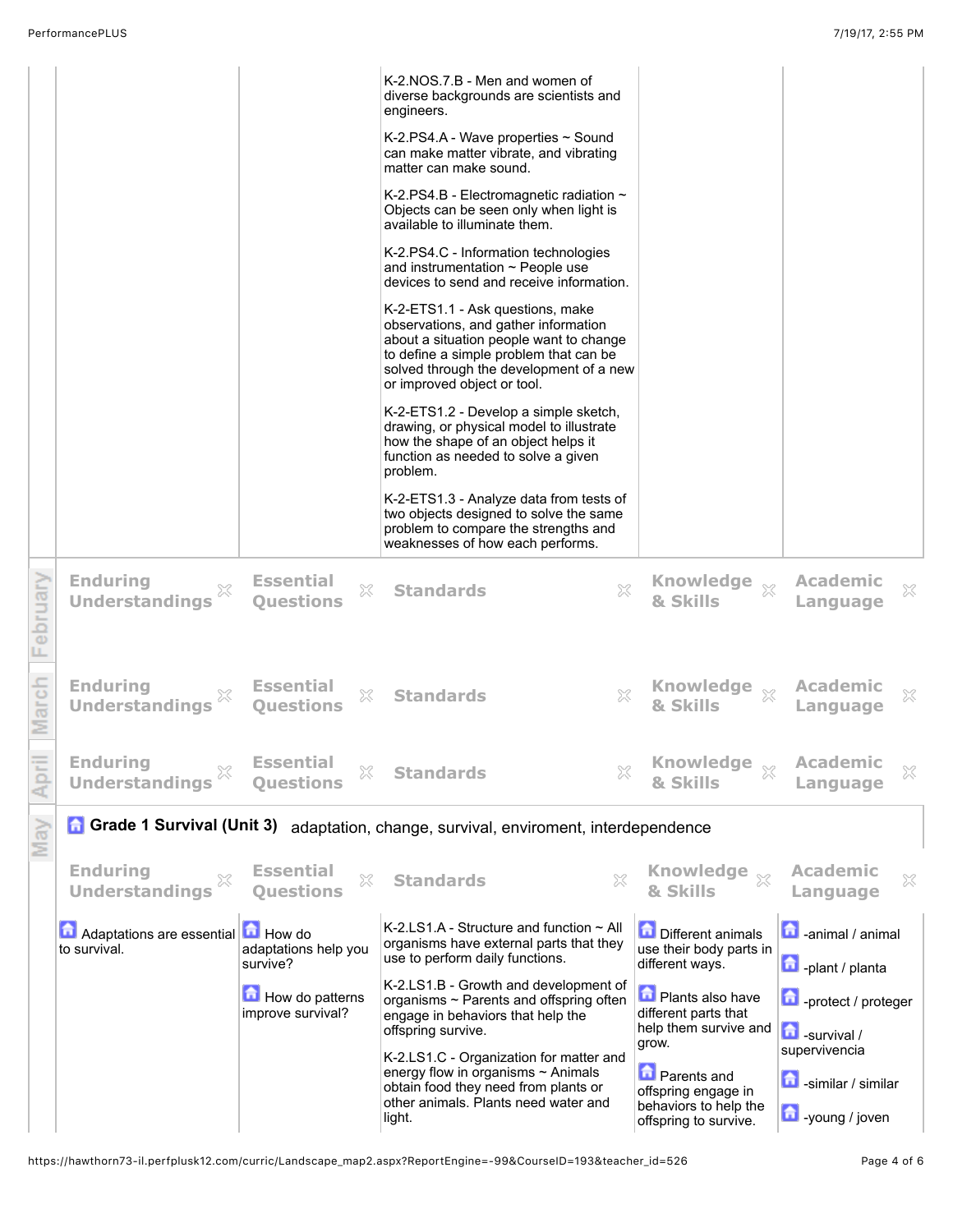